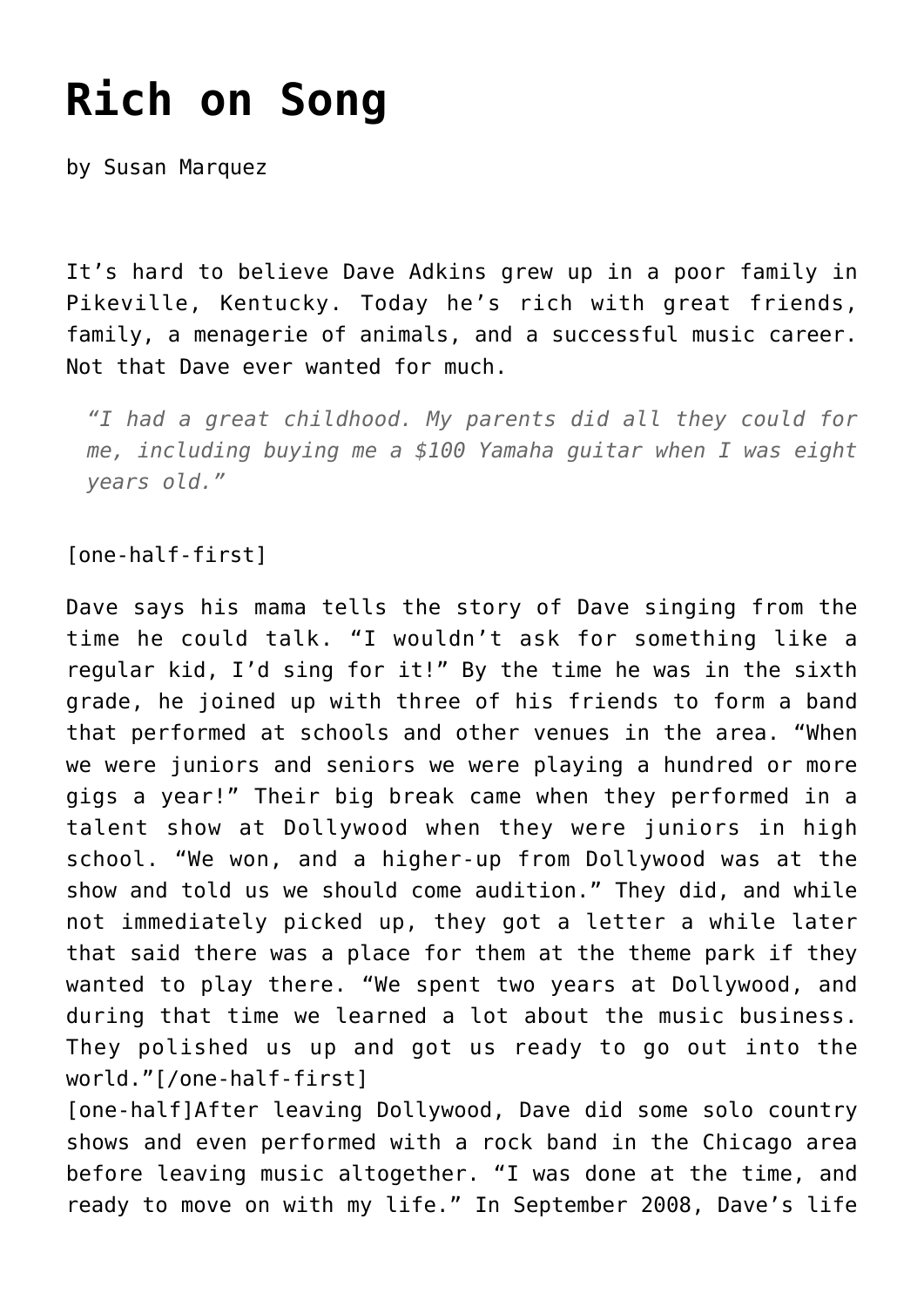changed when he got married to a woman who supported his dream. She had two daughters, now 21 and 25. "Both are wonderful girls." He now has a three-year-old stepgranddaughter whom he loves dearly. In 2010, with the encouragement from his wife, Dave returned to the music world, and to his bluegrass roots. He formed the group Dave Adkins & Republik Steele. In just three years, he won a Society for the Preservation of Bluegrass Music of America (SPBGMA) nomination as Male Vocalist of the Year in the Contemporary category. Many other nominations and awards have followed.[/one-half]

*"The only one I really see when not on tour is Mitchell. Our wives are really close friends."*

In addition to touring and recording, Dave loves performing on the Ernie Evans bluegrass cruise. We went to the Bahamas last year, and we're going again in January, but in 2019 we are going to Cozumel, and I'm really looking forward to that!" He also takes part in a big bluegrass weekend each November in Breaks Interstate Park. "We did our first show November 3 and it sold out. We thought if 100 people came, it would be a win, but we sold 300 tickets." The Dave Adkins Band shares the stage with acts like Ralph Stanley Jr. and Blue Highway. "We'll be doing it again on November 10, 2018!"



After that show, things start winding down for the year and Dave's thoughts turn to the holidays at his home on the side of a mountain in Elkhorn City, Kentucky. "The kids come home,